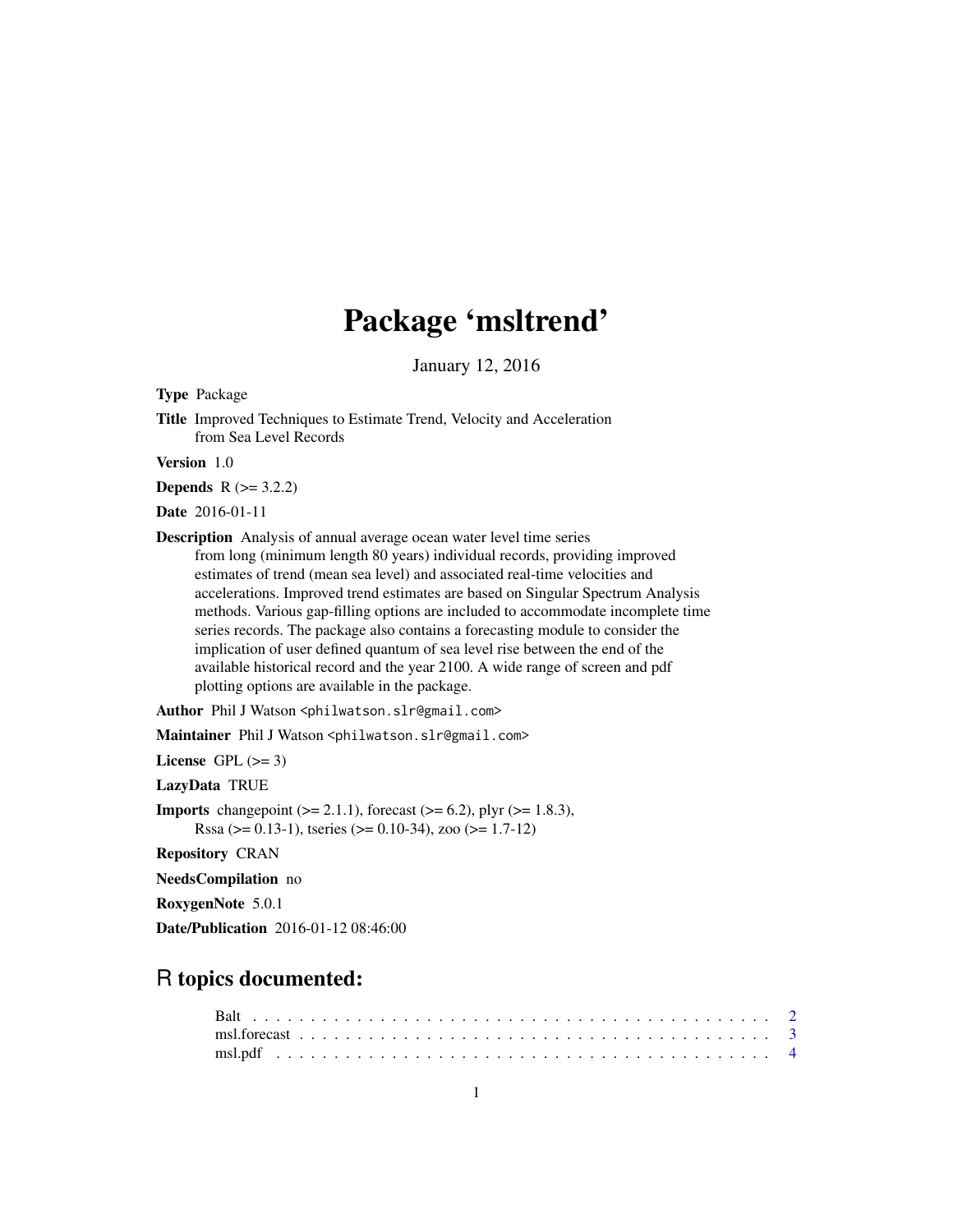<span id="page-1-0"></span>

| Index |  |  |  |  |  |  |  |  |  |  |  |  |  |  |  |  |  |  |  |  |  |
|-------|--|--|--|--|--|--|--|--|--|--|--|--|--|--|--|--|--|--|--|--|--|
|       |  |  |  |  |  |  |  |  |  |  |  |  |  |  |  |  |  |  |  |  |  |
|       |  |  |  |  |  |  |  |  |  |  |  |  |  |  |  |  |  |  |  |  |  |
|       |  |  |  |  |  |  |  |  |  |  |  |  |  |  |  |  |  |  |  |  |  |
|       |  |  |  |  |  |  |  |  |  |  |  |  |  |  |  |  |  |  |  |  |  |

<span id="page-1-1"></span>Balt *Ocean water level data for Baltimore, USA*

#### Description

Annual average ocean water level data from Permanent Service for Mean Sea Level (UK).

#### Usage

data(Balt)

#### Format

Time series data file with the first column the year and the second column the corresponding annual average ocean water level (mm). File contains 112 records spanning the period from 1904 to 2014 with a single missing value in 1990.

#### Details

The raw (\*.csv) form of this data set is used extensively in the examples throughout this manual.

#### Source

[Permanent Service for Mean Sea Level \(2015\)](http://www.psmsl.org/data/obtaining/map.html)

#### References

Holgate, S.J., Matthews, A., Woodworth, P.L., Rickards, L.J., Tamisiea, M.E., Bradshaw, E., Foden, P.R., Gordon, K.M., Jevrejeva, S. and Pugh, J., 2013. New data systems and products at the Permanent Service for Mean Sea Level. *Journal of Coastal Research*, 29(3), pp. 493-504.

#### See Also

[msl.trend](#page-6-1), [msl.forecast](#page-2-1), [msl.plot](#page-5-1), [msl.pdf](#page-3-1), [summary](#page-10-1).

#### Examples

```
data(Balt)
plot(Balt, type = "l", xlab = "Year", ylab = "Annual Average Mean Sea Level (mm)",
main = 'BALTIMORE, USA')
str(Balt) # check structure of data file
```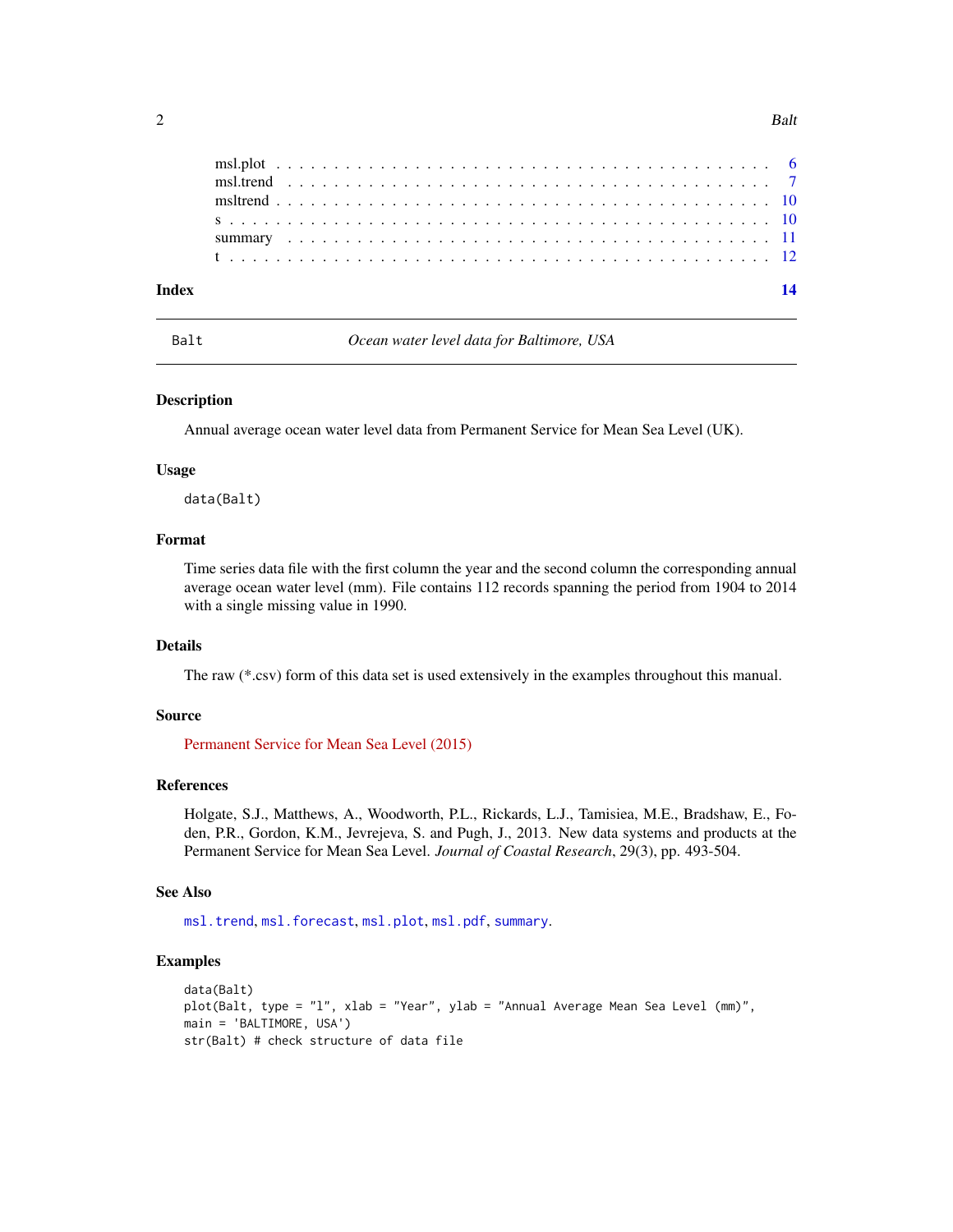<span id="page-2-1"></span><span id="page-2-0"></span>

#### Description

Projected sea level rise integrated with historical record.

#### Usage

msl.forecast(object, slr = 800, plot = TRUE)

### Arguments

| object | of class "msl.trend" (see msl.trend and s).                                                                                                                                                                                                                                       |
|--------|-----------------------------------------------------------------------------------------------------------------------------------------------------------------------------------------------------------------------------------------------------------------------------------|
| slr    | numeric, enables a user defined amount of projected sea level rise in millimetres.<br>The user range is [200 to 1500] where 800 is the default setting.                                                                                                                           |
| plot   | logical, if 'TRUE' then the original time series is plotted to the screen along<br>with the trend component, the result of gap filling (where necessary) and the<br>added quantum of sea level rise selected. 95% confidence intervals have also<br>been applied. Default = TRUE. |

#### Details

This routine adds a user specified quantum of sea level rise from the end of the deconstructed historical record to the year 2100. All internal parameters captured in the [msl.trend](#page-6-1) object are passed directly to [msl.forecast](#page-2-1).

#### Value

An object of class "msl.forecast" is returned with the following elements:

**\$Station.Name:** the name of the data record.

- **\$Summary:** a summary data frame of relevant attributes relating to the trend and the inputted annual average data set extended to 2100 with projected sea level rise, including:
	- \$Year: input data;
	- \$MSL: input data;
	- \$Trend: mean sea level trend:
	- \$TrendSD: standard deviation of the determined mean sea level trend;
	- \$Vel: velocity (or first derivative) of mean sea level trend (mm/year);
	- \$VelSD: standard deviation of the velocity of the mean sea level trend;
	- \$Acc: acceleration (or second derivative) of mean sea level trend (mm/year/year);
	- \$AccSD: standard deviation of the acceleration of the mean sea level trend; and
	- \$FilledTS: gap-filled time series (where necessary).

**\$Velocity:** outputs the peak velocity and the year in which it occurs.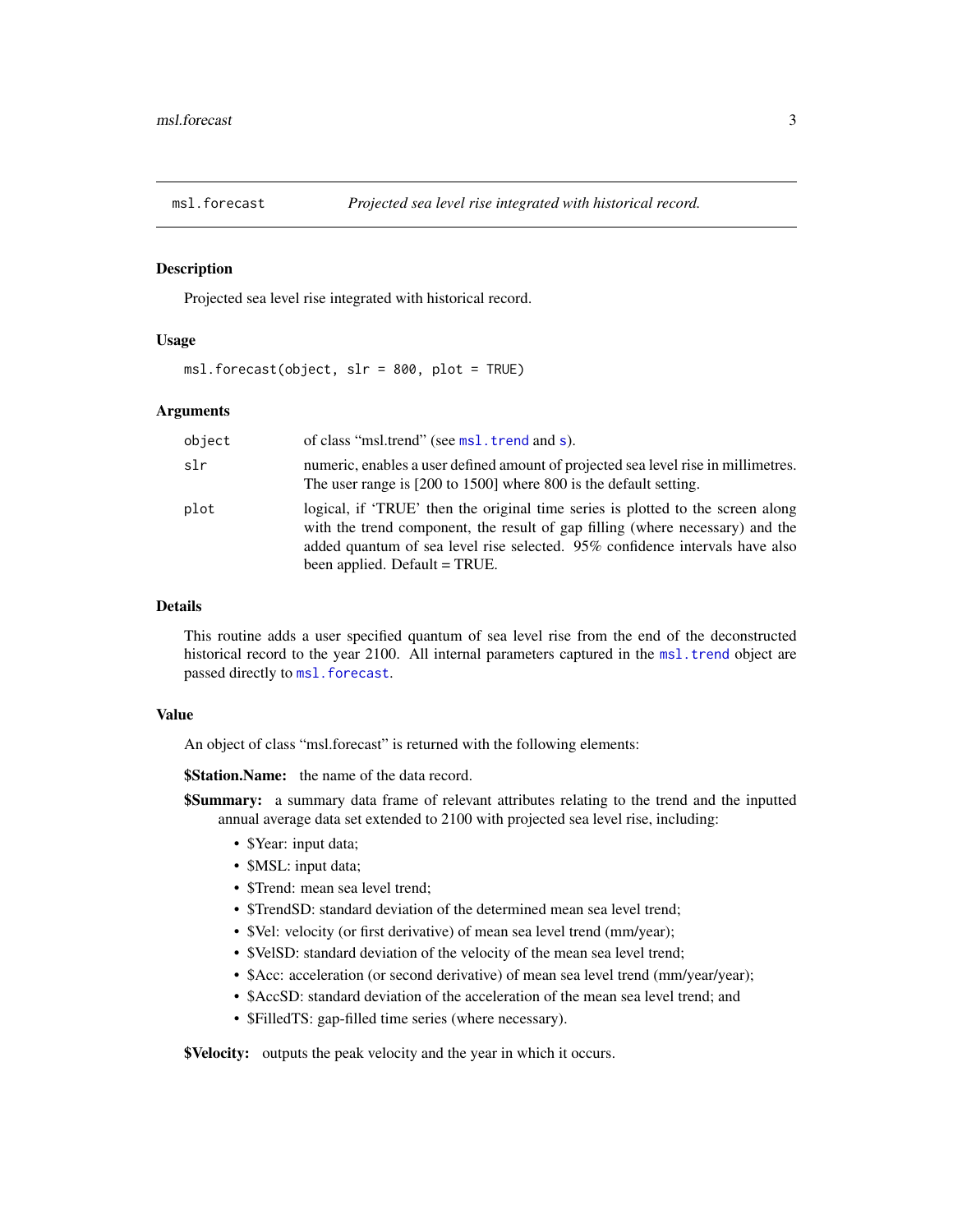<span id="page-3-0"></span>\$Acceleration: outputs the peak acceleration and the year in which it occurs.

**\$Historical.Record:** outputs details of the start, end and length of the input data set.

- **\$Historical.Fillgaps:** outputs the extent of missing data (years) in the original record and the gap filling method used (where necessary).
- **\$Projected.SLR:** details the amount of sea level rise applied between the end of the historical record and the year 2100.
- **\$Bootstrapping.Iterations:** outputs the number of iterations used to generate the respective standard deviations for error margins.

#### See Also

[msl.trend](#page-6-1), [msl.plot](#page-5-1), [msl.pdf](#page-3-1), [summary](#page-10-1), [Balt](#page-1-1), [s](#page-9-1), [t](#page-11-1).

#### Examples

```
# -------------------------------------------------------------------------
# Isolate trend from Baltimore record, filling gaps with spline interpolation,
# 500 iterations and adding 1000 mm of slr to 2100. Use raw 'Balt.csv' data file.
# Note: ordinarily user would call 'File.csv' direct from working directory
# using the following sample code:
# s <- msl.trend('Balt.csv', fillgaps = 3, iter = 500, 'BALTIMORE, USA')
# t <- msl.forecast(s, slr = 1000)
# -------------------------------------------------------------------------
data(s) # msl.trend object from above-mentioned example
data(t) # msl.forecast object from above-mentioned example
```
str(t) # check structure of msl.forecast object msl.plot(s, type=2) # check screen output of gapfilling and trend estimate msl.plot(t, type=2) # check screen output of adding 1000 mm of sea level rise

<span id="page-3-1"></span>msl.pdf *Pdf plotting options.*

#### Description

Pdf plotting options.

#### Usage

```
msl.pdf(x, file_name = " " , type = 1, ci = 1)
```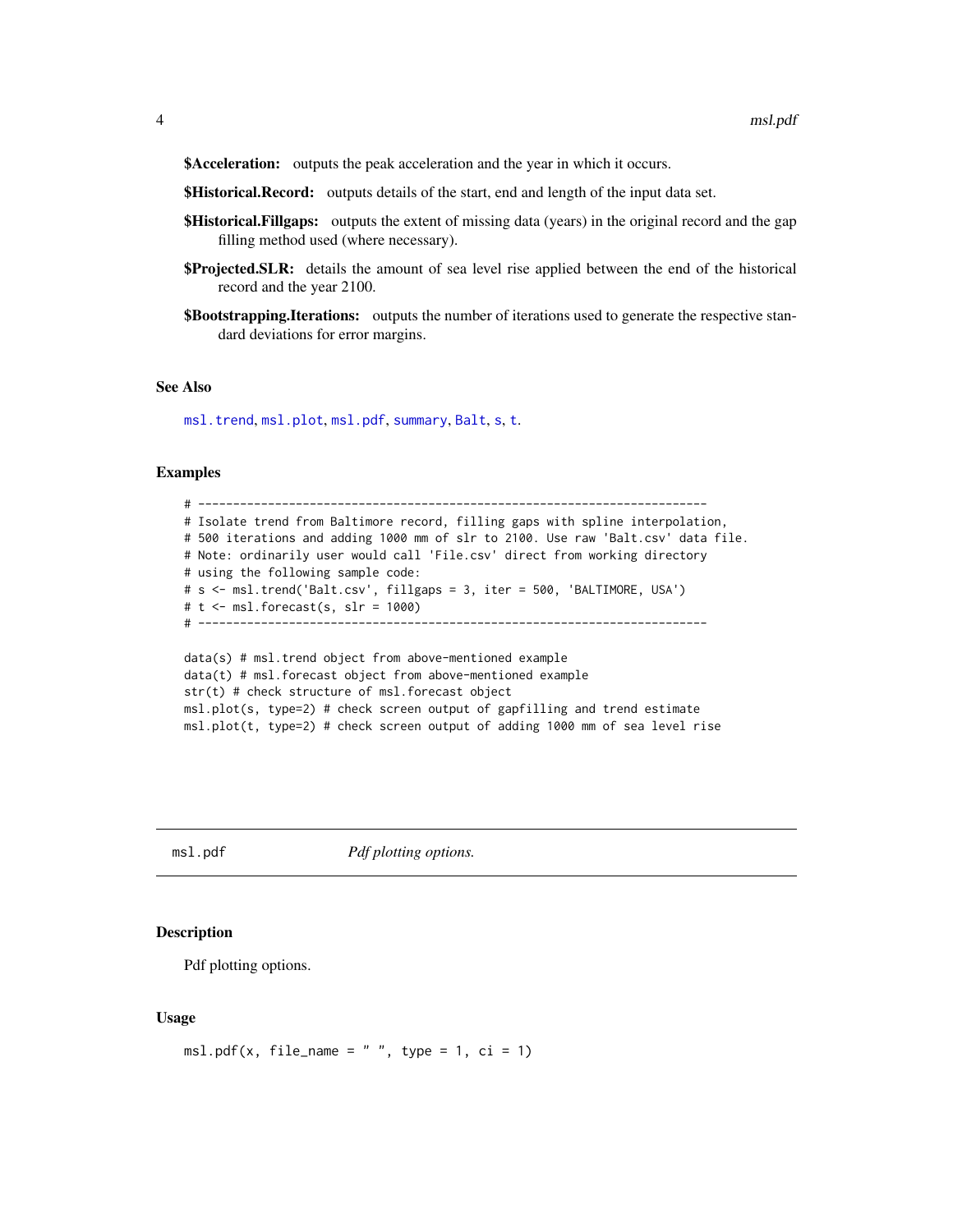#### <span id="page-4-0"></span>msl.pdf 5

#### Arguments

| $\times$  | object of class "msl.trend" (see msl.trend and s) or "msl.forecast" (see msl.forecast<br>and $t$ ).                                                                                                                                                                                                                                                                                                                                                                   |
|-----------|-----------------------------------------------------------------------------------------------------------------------------------------------------------------------------------------------------------------------------------------------------------------------------------------------------------------------------------------------------------------------------------------------------------------------------------------------------------------------|
| file_name | is a character string indicating the name of the pdf output file. If this field is left<br>blank the output file will be automatically saved in the working directory under<br>the default name "File1.pdf".                                                                                                                                                                                                                                                          |
| type      | numeric, enables a user defined input to select the type of chart to be plotted.<br>The default setting (type = 1) provides 3 charts in the same plot area with the<br>time series in the top panel, instantaneous velocity in the middle panel and in-<br>stantaneous acceleration in the bottom panel. The alternatives $(2, 3 \text{ and } 4)$ are<br>single panel plots of time series, instantaneous velocity and instantaneous accel-<br>eration, respectively. |
| ci        | numeric, enables a user defined input to select the type of confidence interval<br>to be displayed on the plots. The default setting (ci = 1) corresponds to a $95\%$<br>confidence interval whilst ci=2 provides a 99% confidence interval.                                                                                                                                                                                                                          |

#### Details

This routine provides a range of pdf plotting options for both "msl.trend" (see [msl.trend](#page-6-1)) and "[msl.forecast](#page-2-1)" (see msl.forecast) objects. Three panel plots (type 1 or default) are formatted with width  $= 16.54$  inches and height  $= 20$  inches. Single panel plots (types 2, 3, 4) are formatted with width = 16.54 inches and height = 15 inches. All plots are designed to be proportionally correct when imported into documents and re-sized to the width of a standard A4 page. The same range of alternative screen plotting options are available via [msl.plot](#page-5-1).

#### See Also

[msl.trend](#page-6-1), [msl.forecast](#page-2-1), [msl.plot](#page-5-1), [Balt](#page-1-1), [s](#page-9-1), [t](#page-11-1).

#### Examples

```
# -------------------------------------------------------------------------
# Isolate trend from Baltimore record, filling gaps with spline interpolation,
# 500 iterations and adding 1000 mm of slr to 2100. Use raw 'Balt.csv' data file.
# Note: ordinarily user would call 'File.csv' direct from working directory
# using the following sample code:
# s <- msl.trend('Balt.csv', fillgaps = 3, iter = 500, 'BALTIMORE, USA')
# t <- msl.forecast(s, slr = 1000)
# -------------------------------------------------------------------------
data(s) # msl.trend object from above-mentioned example
data(t) # msl.forecast object from above-mentioned example
# default output, 3 panels, 95% confidence intervals.
msl.pdf(s)
# Check 'File1.pdf' in working directory
# pdf plot time series, 95% confidence intervals.
msl.pdf(s, file_name = 'Series.pdf', type = 2)
```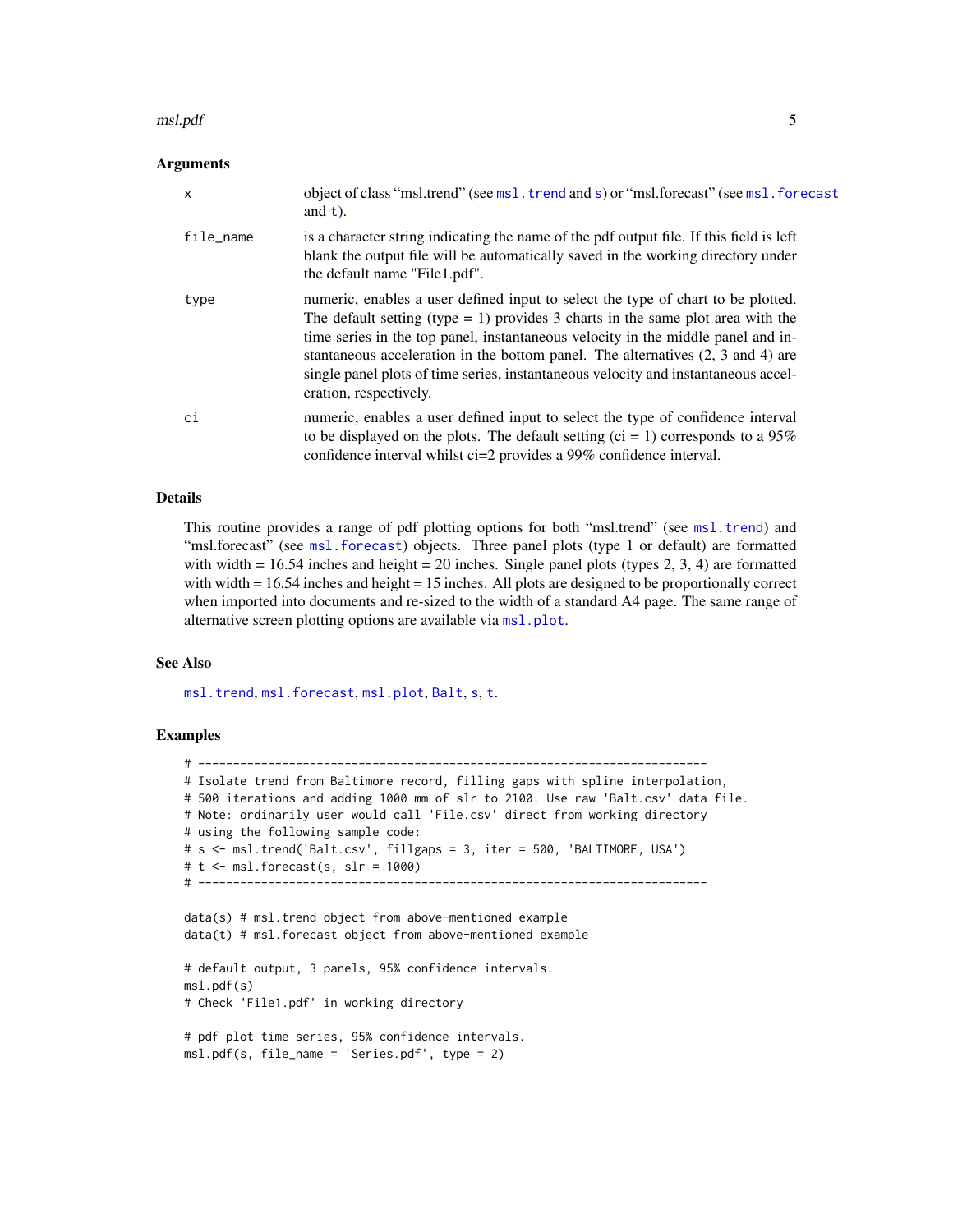```
# Check 'Series.pdf' file in working directory
# pdf plot instantaneous velocity, 95% confidence intervals.
msl.pdf(s, file_name = 'Velocity.pdf', type = 3)
# Check 'Velocity.pdf' file in working directory
# pdf plot instantaneous acceleration, 99% confidence intervals.
msl.pdf(s, file_name = 'Acceleration.pdf', type = 4, ci = 2)
# Check 'Acceleration.pdf' file in working directory
# default output, 3 panels, 95% confidence intervals.
msl.pdf(t, file_name = 'Forecast.pdf')
# Check 'Forecast.pdf' file in working directory
```
<span id="page-5-1"></span>msl.plot *Screen plotting options.* 

#### Description

Screen plotting options.

#### Usage

 $msl.plot(x, type = 1, ci = 1)$ 

#### Arguments

| x    | object of class "msl.trend" (see msl.trend and s) or "msl.forecast" (see msl.forecast<br>and $t$ ).                                                                                                                                                                                                                                                                                                                                                                      |
|------|--------------------------------------------------------------------------------------------------------------------------------------------------------------------------------------------------------------------------------------------------------------------------------------------------------------------------------------------------------------------------------------------------------------------------------------------------------------------------|
| type | numeric, enables a user defined input to select the type of chart to be plotted.<br>The default setting (type $= 1$ ) provides 3 charts in the same plot area with the<br>time series in the top panel, instantaneous velocity in the middle panel and in-<br>stantaneous acceleration in the bottom panel. The alternatives $(2, 3 \text{ and } 4)$ are<br>single panel plots of time series, instantaneous velocity and instantaneous accel-<br>eration, respectively. |
| C1   | numeric, enables a user defined input to select the type of confidence interval<br>to be displayed on the plots. The default setting (ci = 1) corresponds to a $95\%$<br>confidence interval whilst ci=2 provides a 99% confidence interval.                                                                                                                                                                                                                             |

#### Details

This routine provides a range of screen plotting options for both "msl.trend" (see [msl.trend](#page-6-1)) and "[msl.forecast](#page-2-1)" (see msl. forecast) objects. The same range of alternative pdf plotting options are available via [msl.pdf](#page-3-1).

#### See Also

[msl.trend](#page-6-1), [msl.forecast](#page-2-1), [msl.pdf](#page-3-1), [Balt](#page-1-1), [s](#page-9-1), [t](#page-11-1)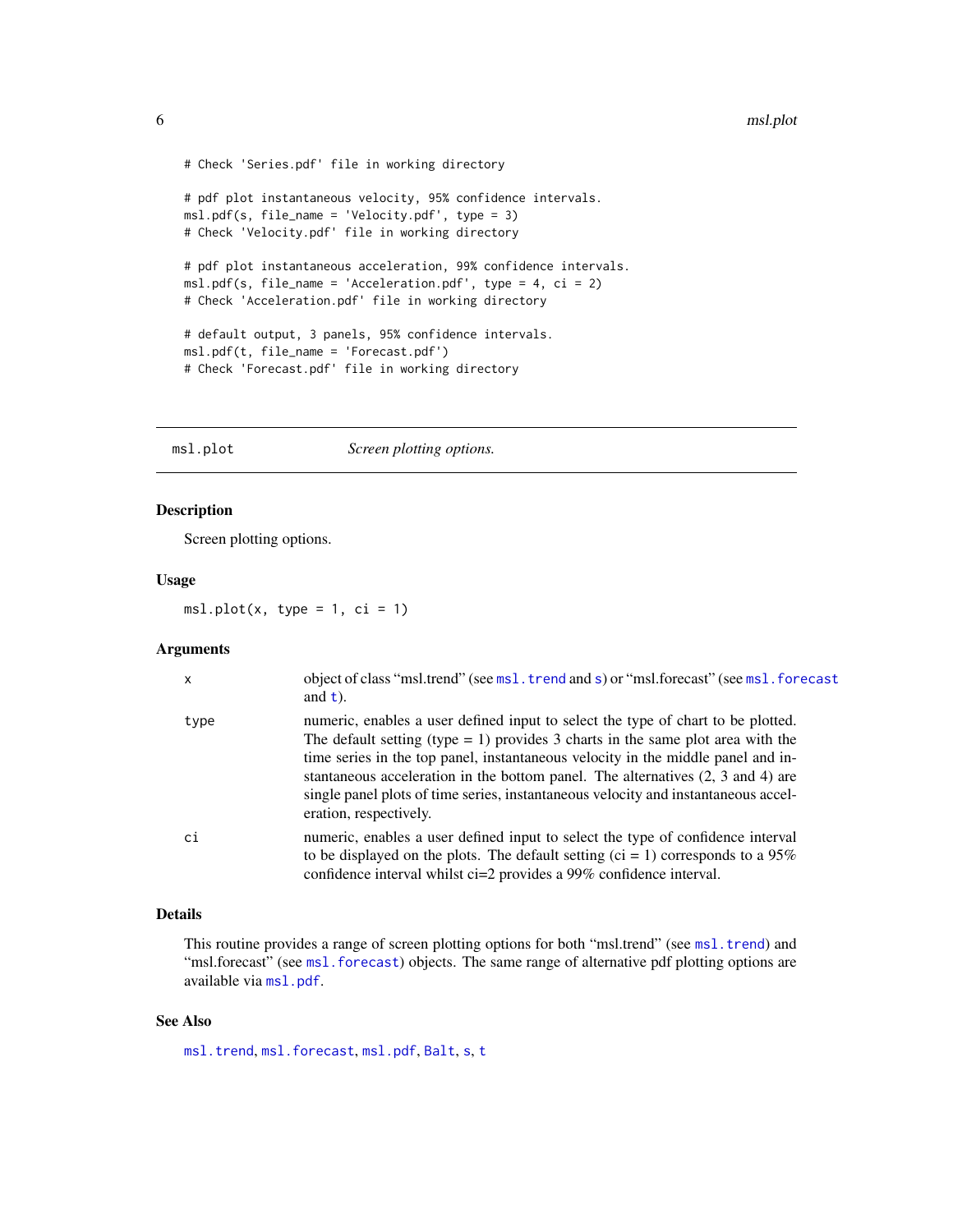#### <span id="page-6-0"></span>msl.trend 7

#### Examples

```
# -------------------------------------------------------------------------
# Isolate trend from Baltimore record, filling gaps with spline interpolation,
# 500 iterations and adding 1000 mm of slr to 2100. Use raw 'Balt.csv' data file.
# Note: ordinarily user would call 'File.csv' direct from working directory
# using the following sample code:
# s <- msl.trend('Balt.csv', fillgaps = 3, iter = 500, 'BALTIMORE, USA')
# t <- msl.forecast(s, slr = 1000)
# -------------------------------------------------------------------------
```

```
data(s) # msl.trend object from above-mentioned example
data(t) # msl.forecast object from above-mentioned example
msl.plot(s) # default screen plot output, 3 panels, 95% confidence intervals
msl.plot(s, type = 2) # plot time series, 95% confidence intervals
msl.plot(s, type = 3) # plot instantaneous velocity, 95% confidence intervals
msl.plot(s, type = 4, ci = 2) # plot acceleration, 99% confidence intervals
msl.plot(t) # default screen plot output, 3 panels, 95% confidence intervals
msl.plot(t, type = 2) # plot time series, 95% confidence intervals
msl.plot(t, type = 3) # plot instantaneous velocity, 95% confidence intervals
msl.plot(t, type = 4, ci = 2) # plot acceleration, 99% confidence intervals
```
<span id="page-6-1"></span>

msl.trend *Isolate trend component from mean sea level records.*

#### **Description**

Isolate trend component from mean sea level records.

#### Usage

```
msl.trend(file, station_name = " ", fillgaps = 1, iter = 10000,
 plot = TRUE)
```
#### Arguments

```
file csv format input file with no header row of annual average water levels. This
                  file must contain 2 columns with the first column the time period (in years) and
                  the second column annual average ocean water levels (in millimetres). Missing
                  data must be denoted by "NA". Missing data and maximum missing data gap are
                  limited to 15% and 5%, respectively, of the data record. The minimum length
                  data record processed by the package is 80 years.
```
Warning: If input data files do not conform to these pre-conditions, the analysis will be terminated. It should be further noted that the existence of quasi 60 year oscillations in global mean sea level have been well recognised in the literature. Therefore, in order to be effective for climate change and sea level research, only input files with a minimum length exceeding 80 years have been considered in order that the package can identify and isloate such signals.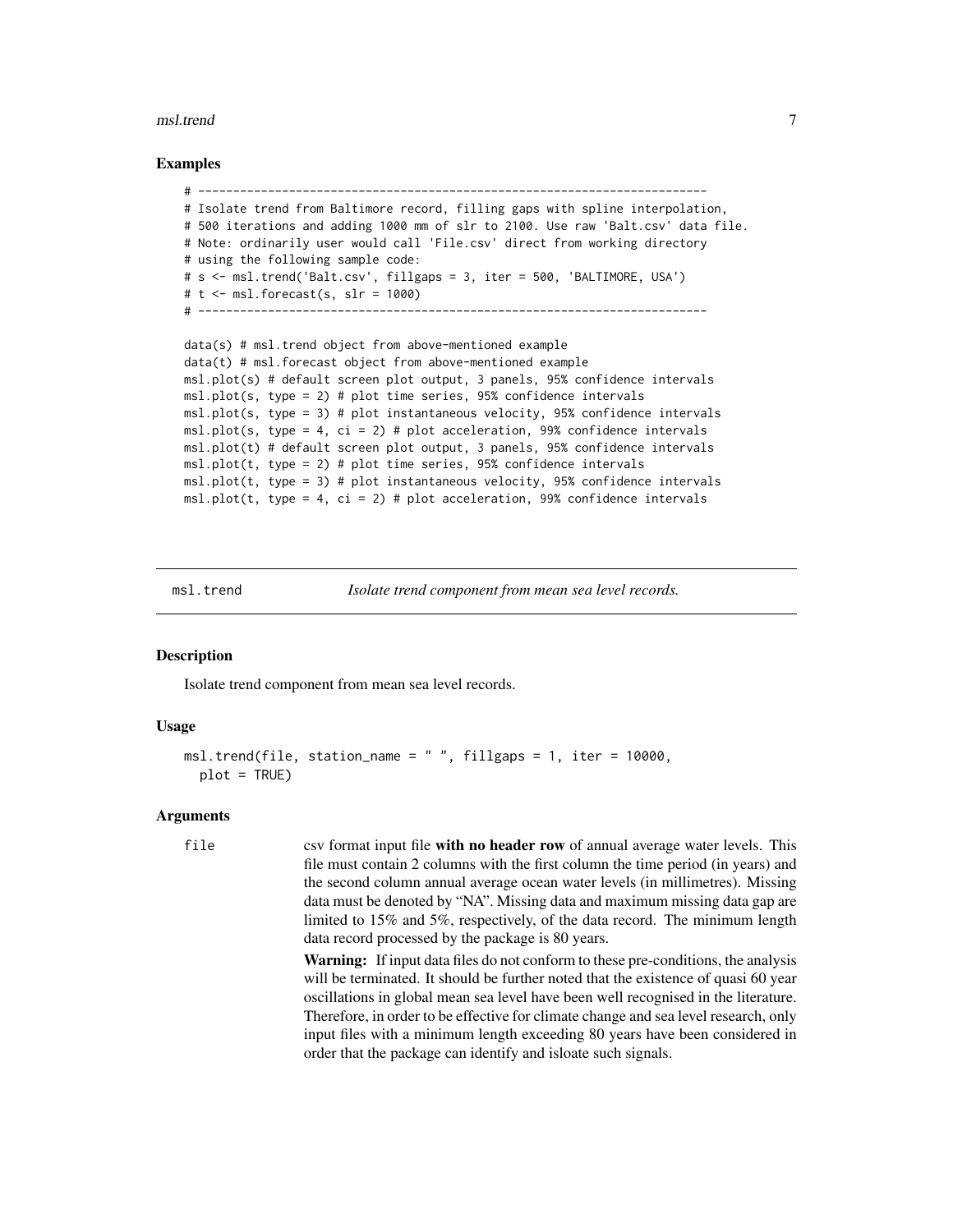<span id="page-7-0"></span>

| station_name | character string, providing the name of the data record.                                                                                                                                                                                                                                                                                                                                                                                                                            |
|--------------|-------------------------------------------------------------------------------------------------------------------------------------------------------------------------------------------------------------------------------------------------------------------------------------------------------------------------------------------------------------------------------------------------------------------------------------------------------------------------------------|
|              | <b>Note:</b> This field can be left blank, however, it is retained for use in banner<br>labelling of all plotting and pdf outputs.                                                                                                                                                                                                                                                                                                                                                  |
| fillgaps     | numeric, provides 3 alternative gap filling procedures for missing data. The<br>default procedure (fillgaps = 1) is based on iterative gap filling using Singular<br>Spectrum Analysis (refer igapfill). The alternatives (2 and 3) are based on<br>linear interpolation and cubic spline interpolation, respectively (refer na. approx).                                                                                                                                           |
|              | Note: Gap filled portions of the time series are denoted in red on the default<br>screen plot. This is done specifically to provide ready visual observation to dis-<br>cern if the selected gap filling method provides an appropriate estimate within<br>the gaps in keeping with the remainder of the historical record. Depending on<br>the nature of the record and extent of gaps, some trial and error between alter-<br>natives might be necessary to optimise gap filling. |
| iter         | numeric, enables a user defined number of iterations for bootstrapping to deter-<br>mine error margins. The user range is [500 to 10000] where 10000 is the default<br>setting.                                                                                                                                                                                                                                                                                                     |
|              | Warning: Although the default setting provides a more accurate basis for es-<br>timating error margins, the degree of iterations slows the analysis and can take<br>several minutes to run.                                                                                                                                                                                                                                                                                         |
| plot         | logical, if 'TRUE' then the original time series is plotted to the screen along<br>with the trend component and the result of gap filling (where necessary). 95%<br>confidence intervals have also been applied. Default = TRUE.                                                                                                                                                                                                                                                    |

#### Details

This is the key entry point to the package. This function deconstructs annual average time series data into a trend and associated real-time velocities and accelerations, filling necessary internal structures to facilitate all other functions in this package. The trend is isloated using Singular Spectrum Analysis, in particular, aggregating components whose low frequency band [0 to 0.01] exceed a threshold contribution of 75%. Associated velocities and accelerations are determined through the fitting of a cubic smoothing spline to the trend with 1 degree of freedom per every 8 years of record length. Refer Watson (2016a,b) for more detail.

#### Value

An object of class "msl.trend" is returned with the following elements:

**\$Station.Name:** the name of the data record.

- **\$Summary:** a summary data frame of the relevant attributes relating to the trend and the inputted annual average data set, including:
	- \$Year: input data;
	- \$MSL: input data;
	- \$Trend: mean sea level trend;
	- \$TrendSD: standard deviation of the determined mean sea level trend;
	- \$Vel: velocity (or first derivative) of mean sea level trend (mm/year);
	- \$VelSD: standard deviation of the velocity of the mean sea level trend;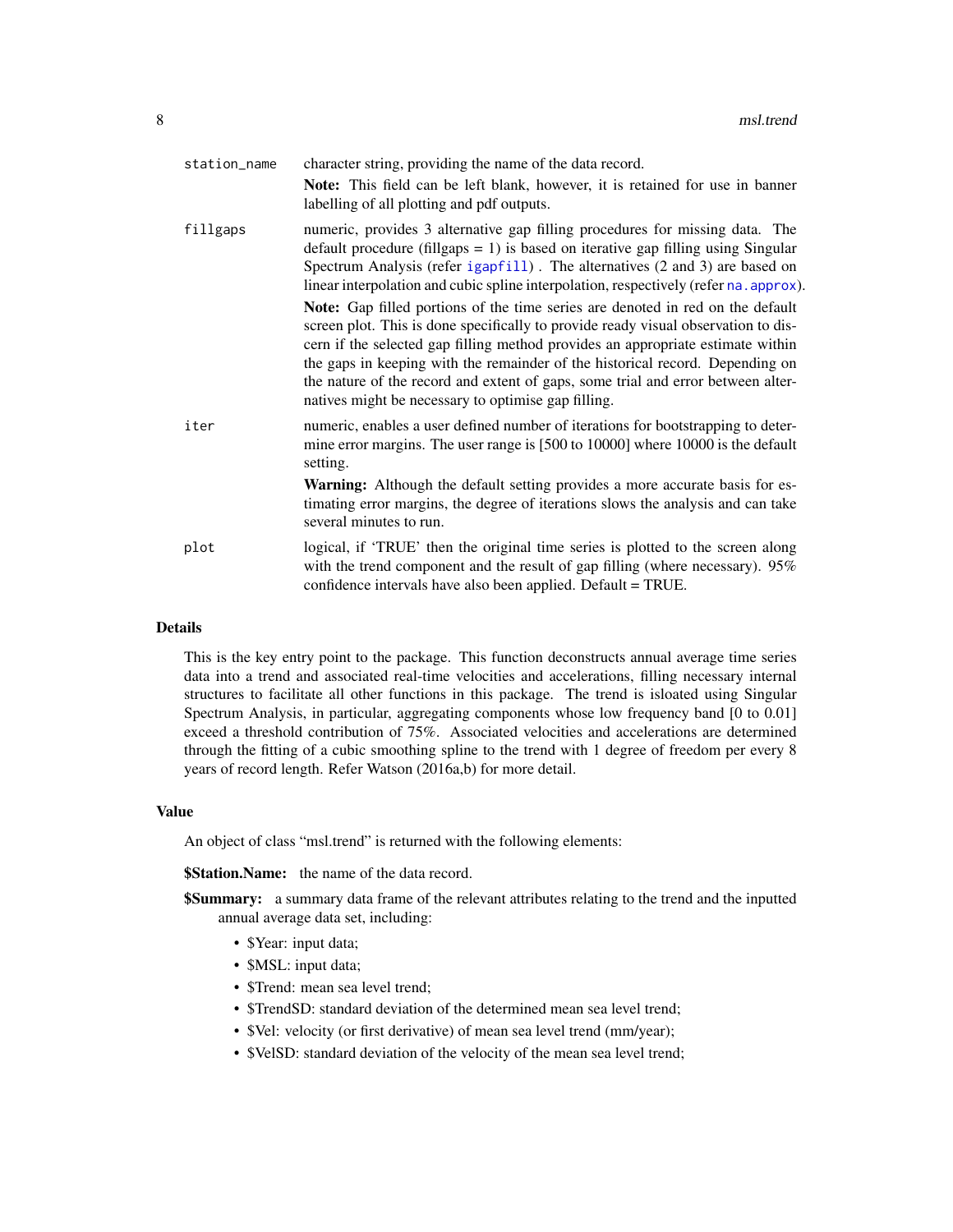#### <span id="page-8-0"></span>msl.trend 9

- \$Acc: acceleration (or second derivative) of mean sea level trend (mm/year/year);
- \$AccSD: standard deviation of the acceleration of the mean sea level trend;
- \$Resids: time series of uncorrelated residuals; and
- \$FilledTS: gap-filled time series (where necessary).

**\$Velocity:** outputs of the peak velocity and the year in which it occurred.

\$Acceleration: outputs of the peak acceleration and the year in which it occurred.

- **\$Record.Length:** outputs details of the start, end and length of the input data set.
- **\$Fillgaps:** outputs the extent of missing data (years) in the original record and the gap filling method used (where necessary).
- **\$Bootstrapping.Iterations:** outputs the number of iterations used to generate the respective standard deviations for error margins.
- **\$Changepoints:** outputs the number and time at which changepoints in the variance of the uncorrelated residuals occur (if any). Where changepoints are identified, block bootstrapping procedures are used with residuals quarantined between changepoints.

#### References

Watson, P.J., 2016a. Identifying the best performing time series analytics for sea-level research. In: *Time Series Analysis and Forecasting, Contributions to Statistics*, ISBN 978-3-319-28725-6, Springer International Publishing (in press).

Watson, P.J., 2016b. How to improve estimates of real-time acceleration in the mean sea level signal. In: Vila-Concejo, A., Bruce, E., Kennedy, D.M., and McCarroll, R.J. (eds.), Proceedings of the 14th International Coastal Symposium (Sydney, Australia). *Journal of Coastal Research*, Special Issue, No. 75. Coconut Creek (Florida), ISSN 0749-0208 (in press).

#### See Also

[msl.forecast](#page-2-1), [msl.plot](#page-5-1), [msl.pdf](#page-3-1), [summary](#page-10-1), [Balt](#page-1-1), [s](#page-9-1).

#### Examples

# ------------------------------------------------------------------------- # Isolate trend from Baltimore record, filling gaps with spline interpolation and # 500 iterations. Use raw 'Balt.csv' data file. Note: ordinarily user would call # 'File.csv' direct from working directory using the following sample code: # s <- msl.trend('Balt.csv', fillgaps = 3, iter = 500, 'BALTIMORE, USA') # DONT RUN # -------------------------------------------------------------------------

```
data(s) # msl.trend object from above-mentioned example
str(s) # check structure of msl.trend object
msl.plot(s, type=2) # check screen output of gapfilling and trend estimate
```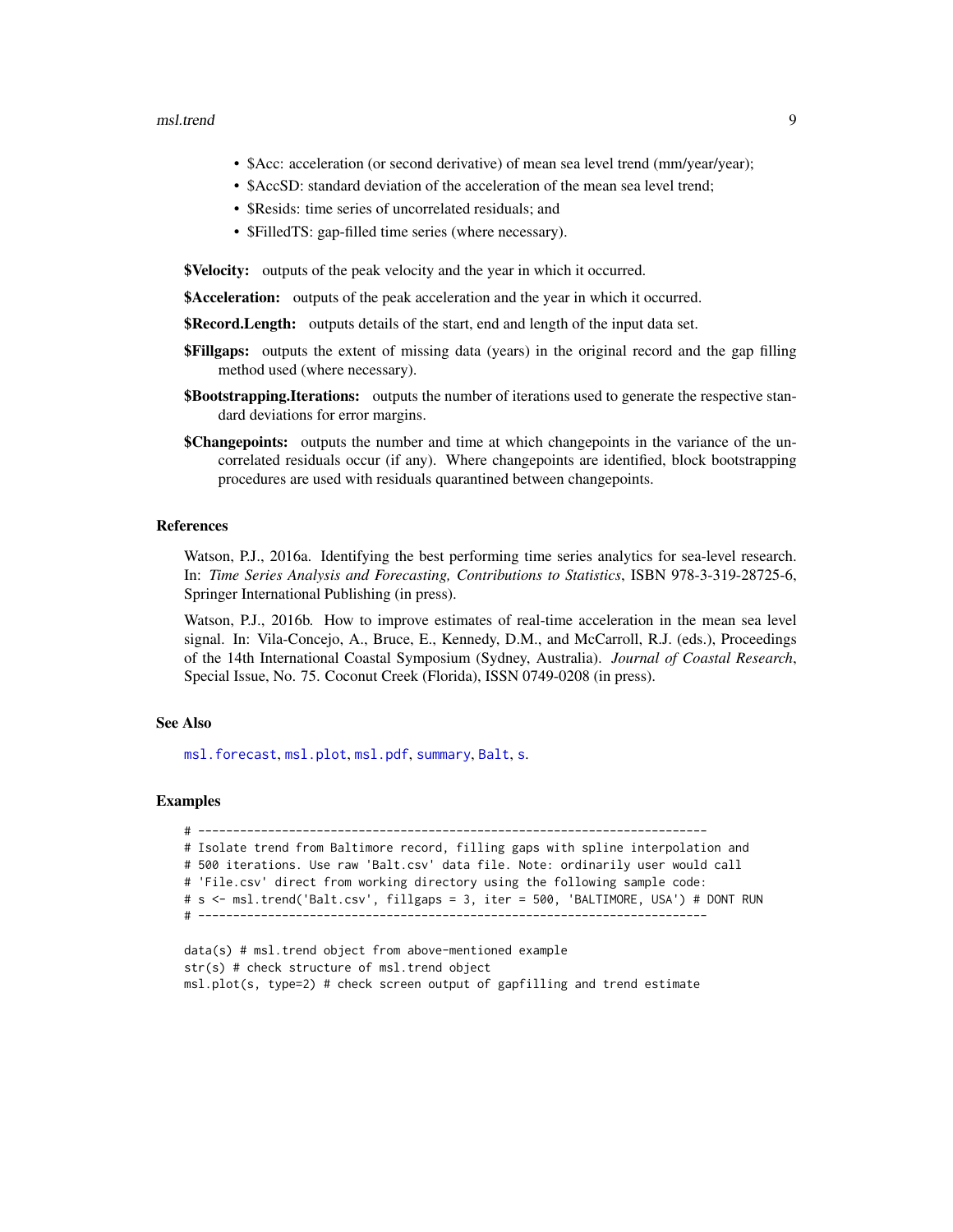<span id="page-9-0"></span>msltrend *msltrend: A package providing improved techniques to estimate trend, velocity and acceleration from sea level records.*

#### Description

The 'msltrend' package provides improved estimates of trend (mean sea level) and associated realtime velocities and accelerations from long (minimum 80 years), individual, annual average ocean water level data records. Improved trend estimates are based on Singular Spectrum Analysis methods. Various gap-filling options are included to accommodate incomplete time series records. The package also contains a forecasting module to consider the implication of user defined quantum of sea level rise between the end of the available historical record and the year 2100. A wide range of screen and pdf plotting options are available within the package.

#### msltrend functions

The [msl.trend](#page-6-1) function is the key entry point to the package deconstructing annual average time series data records into a trend and associated real-time velocities and accelerations, filling necessary internal structures which facilitate all functions in this package (Refer Watson 2016a,b for more detail).

The [msl.forecast](#page-2-1) function enables a user defined quantum of sea level rise to be added from the end of the deconstructed historical record to the year 2100. Similalrly, this function estimates real-time velocities and accelerations from the start of the available historical record to the year 2100.

#### References

Watson, P.J., 2016a. Identifying the best performing time series analytics for sea-level research. In: *Time Series Analysis and Forecasting, Contributions to Statistics*, ISBN 978-3-319-28725-6, Springer International Publishing (in press).

Watson, P.J., 2016b. How to improve estimates of real-time acceleration in the mean sea level signal. In: Vila-Concejo, A., Bruce, E., Kennedy, D.M., and McCarroll, R.J. (eds.), Proceedings of the 14th International Coastal Symposium (Sydney, Australia). *Journal of Coastal Research*, Special Issue, No. 75. Coconut Creek (Florida), ISSN 0749-0208 (in press).

<span id="page-9-1"></span>

s *sample 'msl.trend' object*

#### **Description**

Output of call to [msl.trend](#page-6-1) used extensively in examples throughout this Manual.

#### Usage

data(s)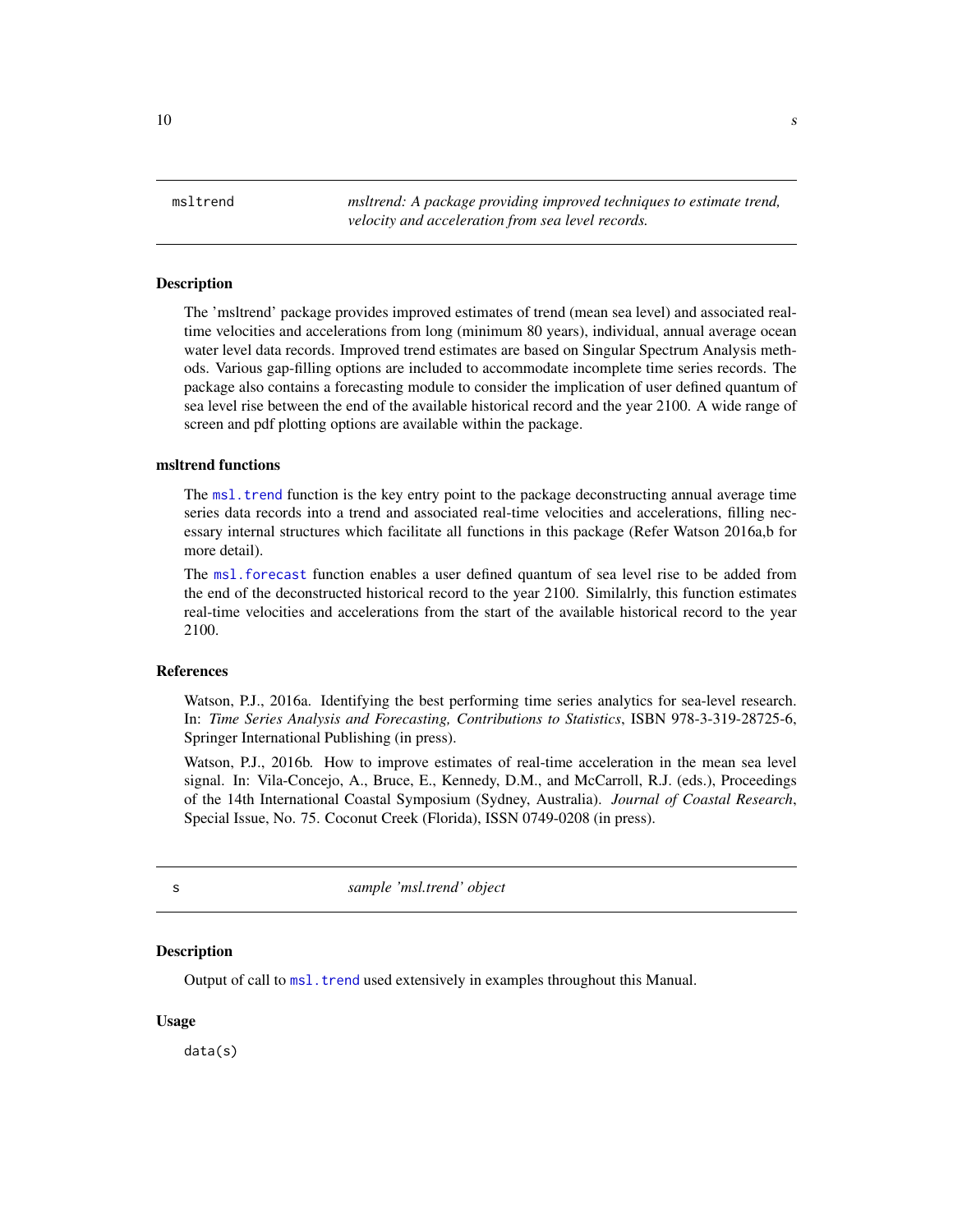#### <span id="page-10-0"></span>summary the contract of the contract of the contract of the contract of the contract of the contract of the contract of the contract of the contract of the contract of the contract of the contract of the contract of the co

#### Format

msl.trend object

#### **Details**

This [msl.trend](#page-6-1) object is used extensively in the examples throughout this manual in order to call the object direct rather than producing the same via original code which can be computationally expensive. This object results from a decomposition of the Baltimore record, filling gaps with spline interpolation and using 500 iterations to generate error margins via bootstrapping.

Note: Ordinarily the user would call 'File.csv' direct from working directory, creating the 'msl.trend' object using the following sample code:

s <- msl.trend('Balt.csv', fillgaps = 3, iter = 500, 'BALTIMORE, USA') # DON'T RUN

#### See Also

[msl.trend](#page-6-1), [msl.forecast](#page-2-1), [msl.plot](#page-5-1), [msl.pdf](#page-3-1), [summary](#page-10-1), [Balt](#page-1-1).

#### Examples

```
data(s)
str(s) # check structure of object
```
<span id="page-10-1"></span>summary *Summary outputs of decomposed time series.*

#### Description

Summary outputs of decomposed time series.

#### Usage

```
summary(object)
```
#### Arguments

object of class "msl.trend" (see [msl.trend](#page-6-1)) or "msl.forecast" (see [msl.forecast](#page-2-1)).

#### Details

This routine provides a screen summary of the respective outputs from a [msl.trend](#page-6-1) or [msl.forecast](#page-2-1) object. The summary produced is identical to str( ) for an object of class "msl.trend" (see [msl.trend](#page-6-1)) or "[msl.forecast](#page-2-1)" (see msl.forecast).

#### See Also

[msl.trend](#page-6-1), [msl.forecast](#page-2-1), [Balt](#page-1-1), [s](#page-9-1), [t](#page-11-1).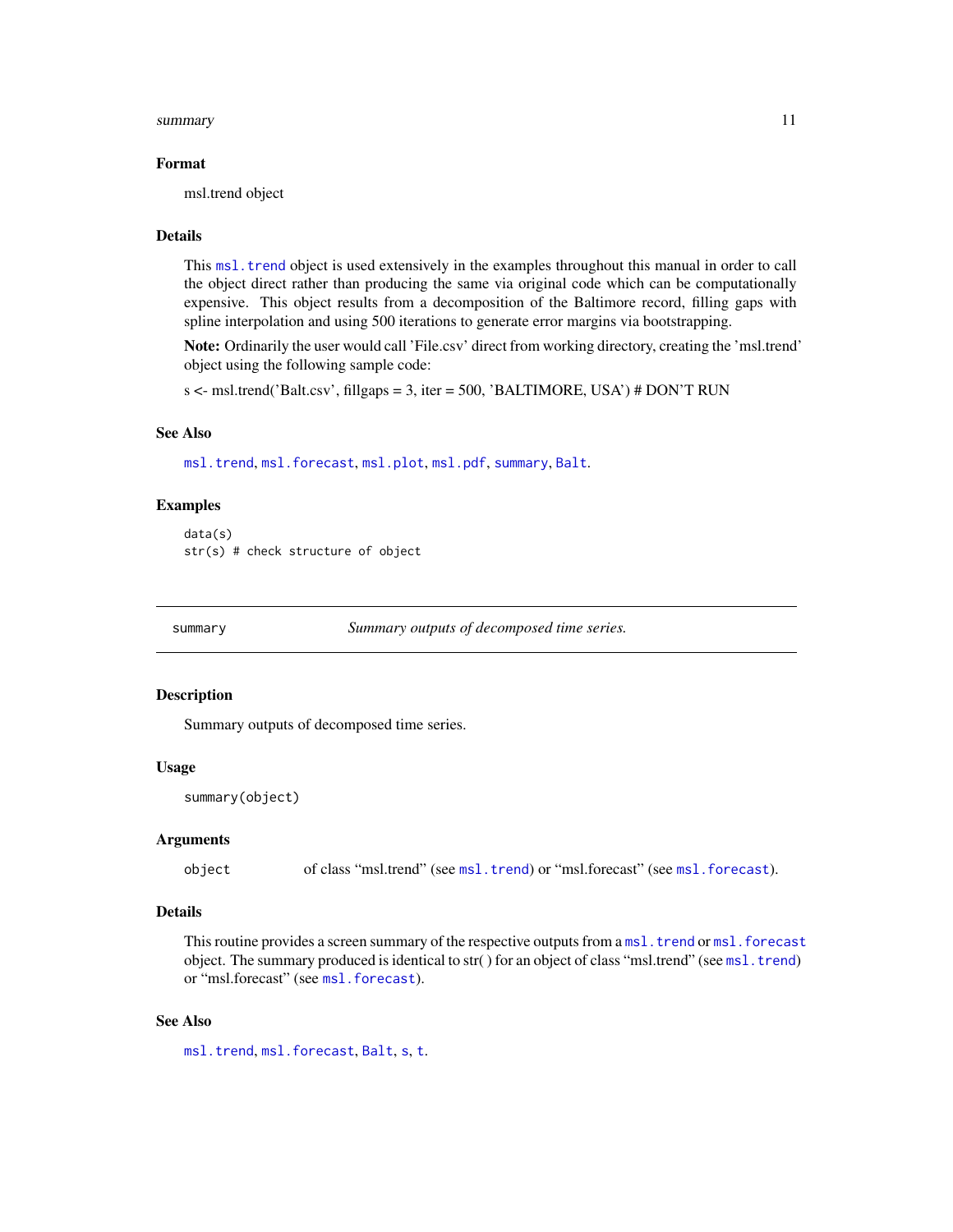```
# -------------------------------------------------------------------------
# Isolate trend from Baltimore record, filling gaps with spline interpolation,
# 500 iterations and adding 1000 mm of slr to 2100. Use raw 'Balt.csv' data file.
# Note: ordinarily user would call 'File.csv' direct from working directory
# using the following sample code:
# s <- msl.trend('Balt.csv', fillgaps = 3, iter = 500, 'BALTIMORE, USA')
# t < - msl.forecast(s, slr = 1000)
# -------------------------------------------------------------------------
```
data(s) # msl.trend object from above-mentioned example data(t) # msl.forecast object from above-mentioned example summary(s) # summary for object of class 'msl.trend' object summary(t) # summary for object of class 'msl.forecast' object

<span id="page-11-1"></span>

t *sample 'msl.forecast' object*

#### **Description**

Output of call to msl. forecast used extensively in examples throughout this Manual.

#### Usage

data(t)

#### Format

msl.forecast object

#### **Details**

This msl. forecast object is used extensively in the examples throughout this manual in order to call the object direct rather than producing the same via original code which can be computationally expensive. This object results from a decomposition of the Baltimore record, filling gaps with [s](#page-9-1)pline interpolation and using 500 iterations to generate error margins via bootstrapping (see s). This 'msl.trend' object is then parsed to msl. forecast with the addition of 1000 millimetres of sea level rise between the end of the historical record and 2100.

Note: Ordinarily the user would call 'File.csv' direct from working directory, creating the 'msl.trend' object first, then creating the above-mentioned [msl.forecast](#page-2-1) object using the following sample code:

s <- msl.trend('Balt.csv', fillgaps = 3, iter = 500, 'BALTIMORE, USA') # DON'T RUN

 $t < -$  msl.forecast(s, slr = 1000) # DON'T RUN

#### See Also

[msl.trend](#page-6-1), [msl.forecast](#page-2-1), [msl.plot](#page-5-1), [msl.pdf](#page-3-1), [summary](#page-10-1), [Balt](#page-1-1), [s](#page-9-1).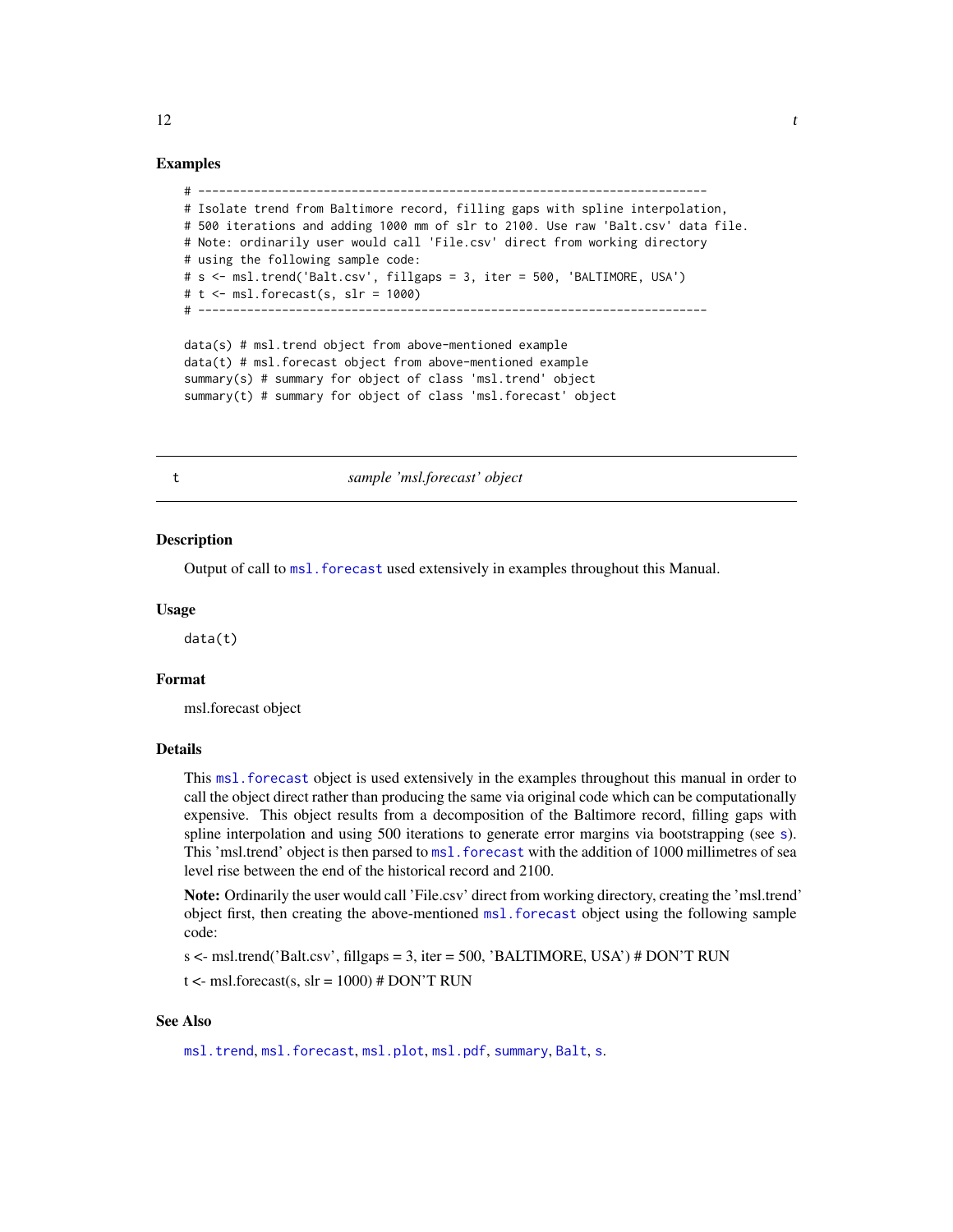## Examples

data(t) str(t) # check structure of object